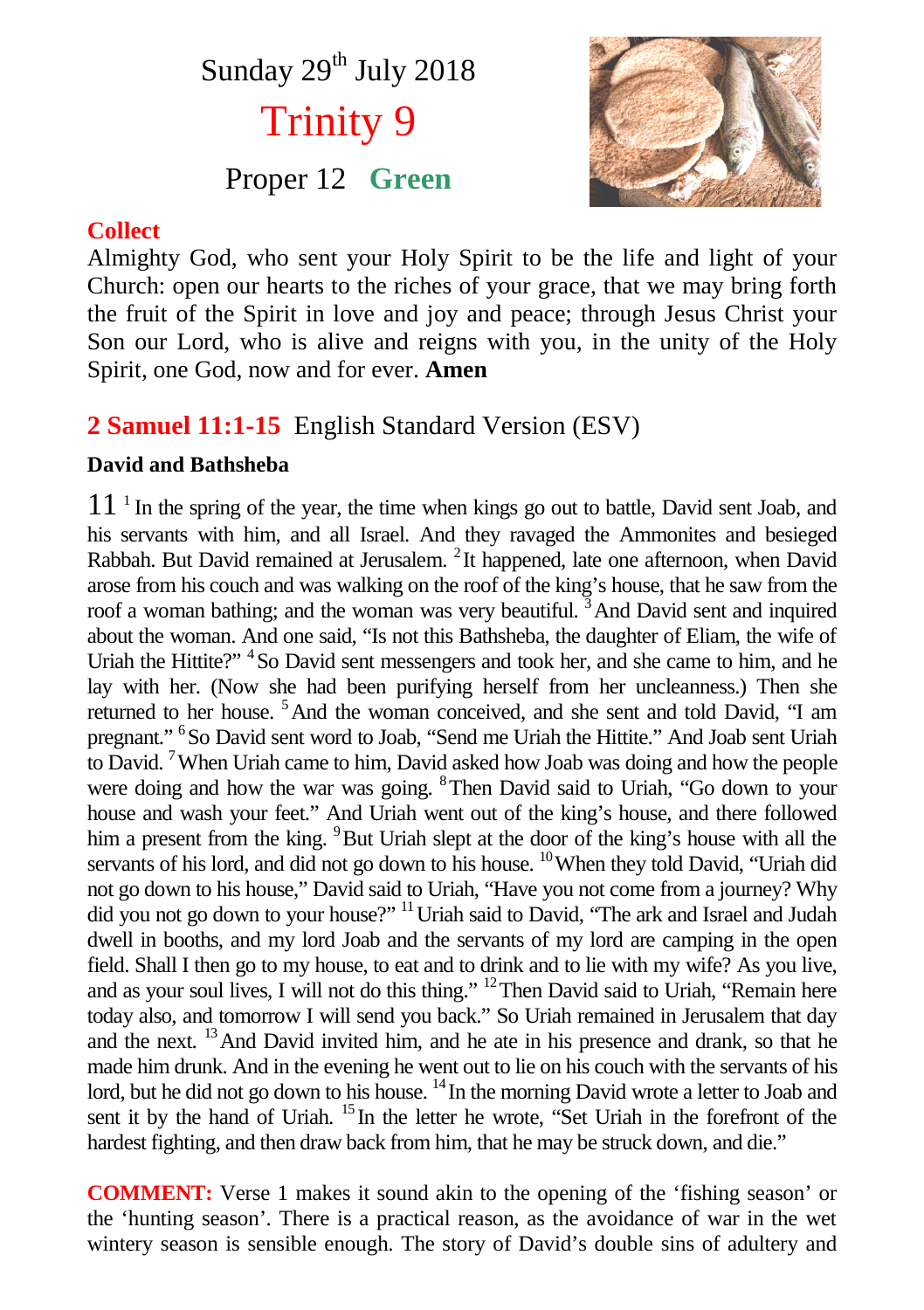calculated murder form the introduction to a new and troubled phase of the monarch's reign. He had already consolidated his power and reinforced it with the nation's most important religious symbol, the Ark of the Covenant. He had become strong enough to commit his army to war with the Ammonites who lived east of the Jordan River. Under the leadership of Joab, the army was in the process of besieging their capital, Rabbah. Perhaps unwisely, David stayed home in Jerusalem. With too much time on his hands, he spied Bathsheba bathing on a rooftop and lusted after her. What follows forms the story line for this Sunday and next Sunday. David's willful adultery followed the familiar pattern of human sinfulness, complete with drawing others into sinful behaviour such as Joab. Uriah was not an Israelite and yet he exhibited the utmost loyalty to Israel, but David's treatment of this loyal man was therefore even more despicable as he arranged the man's death.

### **John 6:1-21 English Standard Version (ESV)**

#### **Jesus Feeds the Five Thousand**

 $6<sup>1</sup>$  After this Jesus went away to the other side of the Sea of Galilee, which is the Sea of Tiberias.<sup>2</sup> And a large crowd was following him, because they saw the signs that he was doing on the sick.  $3$  Jesus went up on the mountain, and there he sat down with his disciples.  $4$ Now the Passover, the feast of the Jews, was at hand.  $5$ Lifting up his eyes, then, and seeing that a large crowd was coming toward him, Jesus said to Philip, "Where are we to buy bread, so that these people may eat?" <sup>6</sup>He said this to test him, for he himself knew what he would do. <sup>7</sup>Philip answered him, "Two hundred denarii<sup>[a]</sup> worth of bread would not be enough for each of them to get a little." <sup>8</sup>One of his disciples, Andrew, Simon Peter's brother, said to him, <sup>9</sup> There is a boy here who has five barley loaves and two fish, but what are they for so many?"<sup>10</sup> Jesus said, "Have the people sit down." Now there was much grass in the place. So the men sat down, about five thousand in number. <sup>11</sup> Jesus then took the loaves, and when he had given thanks, he distributed them to those who were seated. So also the fish, as much as they wanted.  $^{12}$  And when they had eaten their fill, he told his disciples, "Gather up the leftover fragments, that nothing may be lost."  $^{13}$  So they gathered them up and filled twelve baskets with fragments from the five barley loaves left by those who had eaten. <sup>14</sup>When the people saw the sign that he had done, they said, "This is indeed the Prophet who is to come into the world!" <sup>15</sup>Perceiving then that they were about to come and take him by force to make him king, Jesus withdrew again to the mountain by himself.

#### **Jesus Walks on Water**

<sup>16</sup>When evening came, his disciples went down to the sea, <sup>17</sup> got into a boat, and started across the sea to Capernaum. It was now dark, and Jesus had not yet come to them. <sup>18</sup> The sea became rough because a strong wind was blowing. <sup>19</sup> When they had rowed about three or four miles,<sup>[b]</sup> they saw Jesus walking on the sea and coming near the boat, and they were frightened.<sup>20</sup>But he said to them, "It is I; do not be afraid." <sup>21</sup> Then they were glad to take him into the boat, and immediately the boat was at the land to which they were going.

**Footnotes:** a. a *denarius* was a day's wage for a labourer. b. Greek *twenty-five or thirty stadia*; a *stadion* was about 607 feet or 185 metres.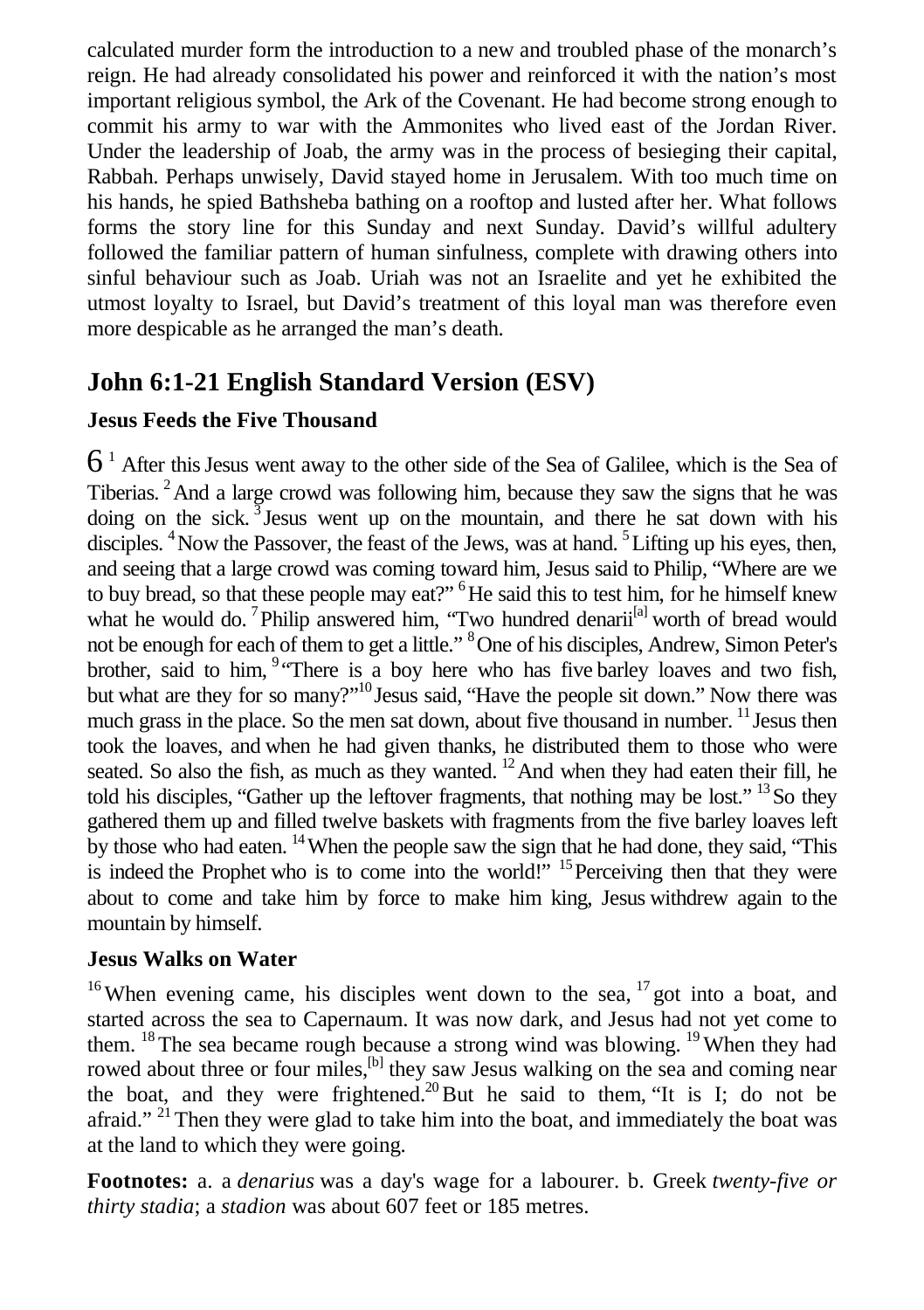**COMMENT:** The feeding of the five thousand is the only miracle that appears in all four gospels. John's version of the tradition varies from the others in that this miracle depicts yet another of the distinctive signs by means of which Jesus reveals his status as a person called by God. Mark and the other synoptic gospels tend to use it to deepen the mystery about Jesus' identity. Immediately John reports that Jesus realised that the crowd intended "to make him king," according to their perception of the Messiah. John also is the only writer to note that the loaves were barley – a detail borrowed over from a miracle performed by Elisha; 2 Kings 4:42-44. A further clue to the divinity of Jesus is given in the "I am" statement of Jesus in the passage about walking on the water, but obscured by the English translation of verse which rendered literally is "I am, do not fear" - which is borrowed over from Mark's Gospel, where the passage first appears (Mark 6:50). "I am" is the divine name of God (see Exodus 3:14) which lies behind the name "Yahweh". Caution has to be applied in reading too much into the use of the Greek words 'eg eimi' (I am) as it is an ordinary Greek phrase and was used constantly in Greek conversation. However it is used by John with a clear understanding that it refers to the name of God (John 6:20, 6:35, 6:48, 8:12, 10:9, 10,11, 10:36, 11:25, 14:16, 15:1, 18:6), and this may apply to Mark's use in the passage of the miraculous walking on the water.

#### **Psalm 14** *Dixit insipiens* Grail Psalter

#### **R God made all prisoners of disobedience, that he might show mercy to them all**

 $<sup>1</sup>$  The fool has said in his heart:</sup> "There is no God above." Their deeds are corrupt, depraved; not a good man is left. **R**

<sup>2</sup> From heaven the Lord looks down on the sons of men to see if any are wise, if any seek God. **R**

 $3$  All have left the right path, depraved, every one; there is not a good man left, no, not even one. **R**

<sup>4</sup> Will the evil-doers not understand? They eat up my people as though they were eating bread: they never pray to the Lord. **R**

<sup>5</sup> See how they tremble with fear without cause for fear: for God is with the just. <sup>6</sup> You may mock the poor man's hope, but his refuge is the Lord. **R**